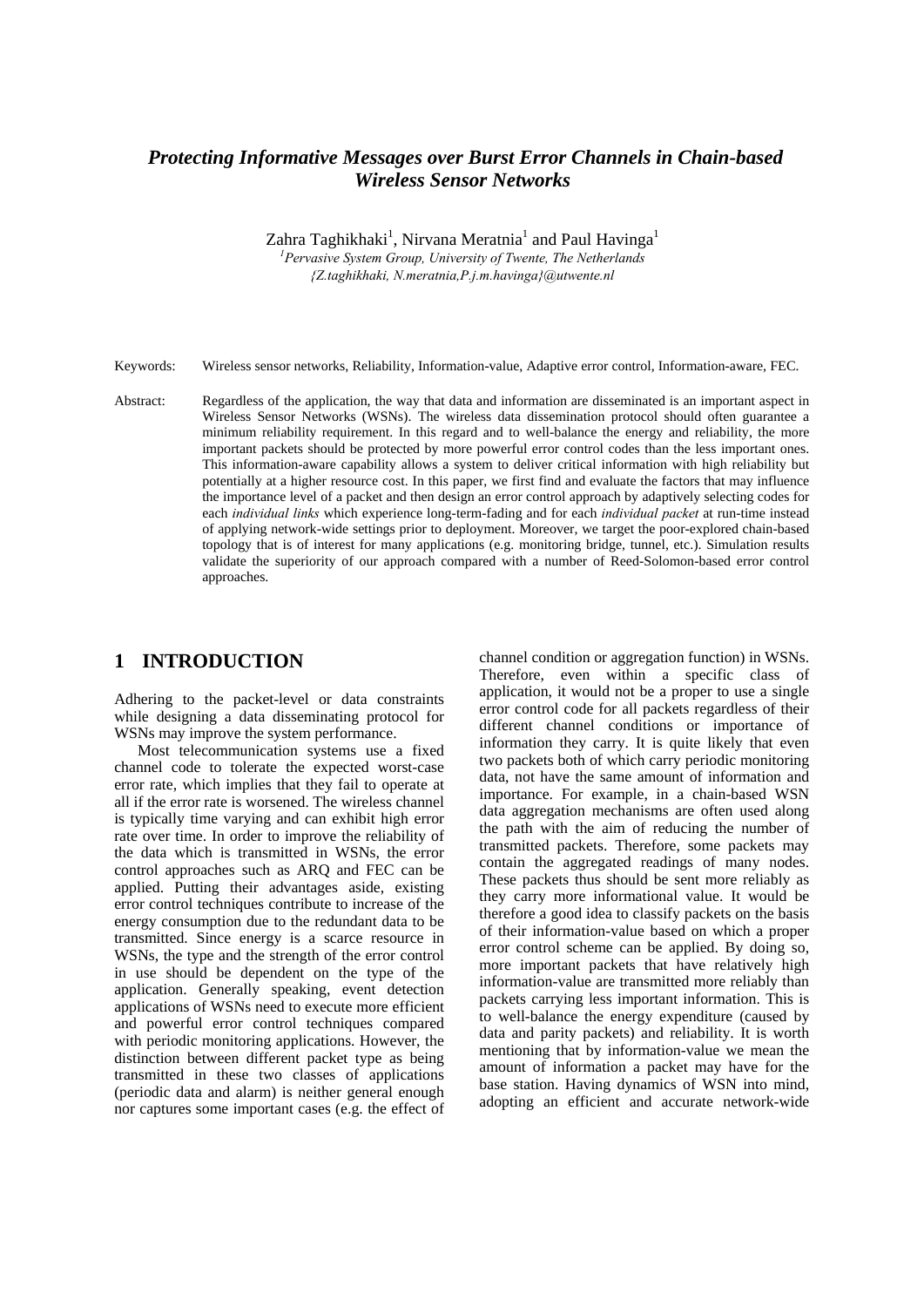error control approach prior to network deployment is almost impossible. A very weak error control approach may not be able to correct many errors while a too strong code results in waste of time and energy resources. Dynamic error control schemes which are allocating the correctional power in an ondemand manner based on both the information-value and channel state are viable alternatives to static error control schemes, where the link conditions or packets' information-values are not taken into account. In this way and for the sake of efficiency, the information-value of a packet can be put into perspective with the amount of effort (in terms of energy expenditure) that is required to reliably transmit the given packet. Furthermore, since the wireless channel is inherently lossy and often manifests itself with bursts errors correlated in time, a reliable data dissemination should be capable of counteracting a large number of consecutive or burst errors. Since the application of run-time information-aware adaptive error control mechanisms for WSNs operating under timely and spatially variable channel conditions has generally been less-studied, in this paper we give emphasize to this type of application. In this paper, first the factors that may influence the information-value of a packet will be investigated. Then we incorporate all these obtained factors in order to estimate the informationvalue of the packets. Finally, we exploit the information-value as a means to properly adjust the parameters of the adaptive error control code in use. In this regards, we propose RAFEC\*, which is a Run-time Adaptive FEC-based data dissemination protocol to enhance reliability, based on the amount of information the packets carry over a long-term error-bursty channel in a chain-based WSN. This adaptation gives the possibility to vary the code strength and complexity on-demand and on the fly.

One should not that the targeted topology in RAFEC\* is chain topology. Importantly, there is not much work on reliable data dissemination in chainbased wireless sensor networks and thus there are some areas to which special attention should be paid. Even though many reliable data disseminating protocols have been designed for wireless sensor networks (Al-Karaki and Kamal 2004), most of them are usually designed for a general topology such as mesh which work well in a multidimensional deployment. For applications with linear topology, in which nodes are usually lined up in one-dimensional formation, however, a mesh topology may not be appropriate or simply not feasible due to the physical structure or measuring point distribution, among others. Moreover, it is a good idea to take the advantage of a linear topology over a predetermined linear infrastructure (e.g.

bridge, tunnel, etc.), which may be quite different than a randomly deployed network.

#### **1.1 The need for packet-level FEC**

Basically, FEC applied at the bit-level and bytelevel is appropriate for short-term errors and additive white Gaussian noise when rapid fluctuation is experienced over a short period of time. This is because in this situation, only some bits or bytes of a packet are influenced. FEC applied at bit- or bytelevel is less efficient in recovery from burst bit errors caused by long-term fading and expanded over several packets. In this regards, it is unable to recover a completely lost or delayed packet. Therefore, in these cases either ARQ or a packetlevel FEC should be employed. ARQ-based approaches are effective only for a shorter time-scale or short-term burst errors. In this respect, even though ARQ could tolerate long-term fading to some extent, but more persistent fluctuations make this approach as inefficient as bit- and byte-level FEC. To overcome the unreliability caused by more persistent fluctuations or long-term burst errors, application-level or packet-level FEC may be used.

The rest of this paper is organized as follows. First we explain the assumption and model we used in Section 2, which is followed by the related work in Section 3. Then in Section 4, we describe the problem statement and our contribution. We elaborate on our proposed RAFEC\* protocol in Section 5. Then in section 6 we present the simulation setup and performance evaluation results. Finally in Section 7 we draw the conclusion.

# **2 ASSUMPTIONS AND MODELS USED**

We make the following assumptions regarding the WSN:

- The WSN consists of N sensor nodes uniformly and randomly deployed in a chain topology.
- The channel is considered to vary slowly with respect to the data transmission rate, and thereby the channels state transitions occur infrequently.
- A systematic code is preferred, as it less suffers from delays imposed by the block code mechanisms.
- Uncertainty parameters of the nodes and links are fixed over transmitting a single code-word.
- The transmission errors are assumed to be local and spatially and temporally variable, which in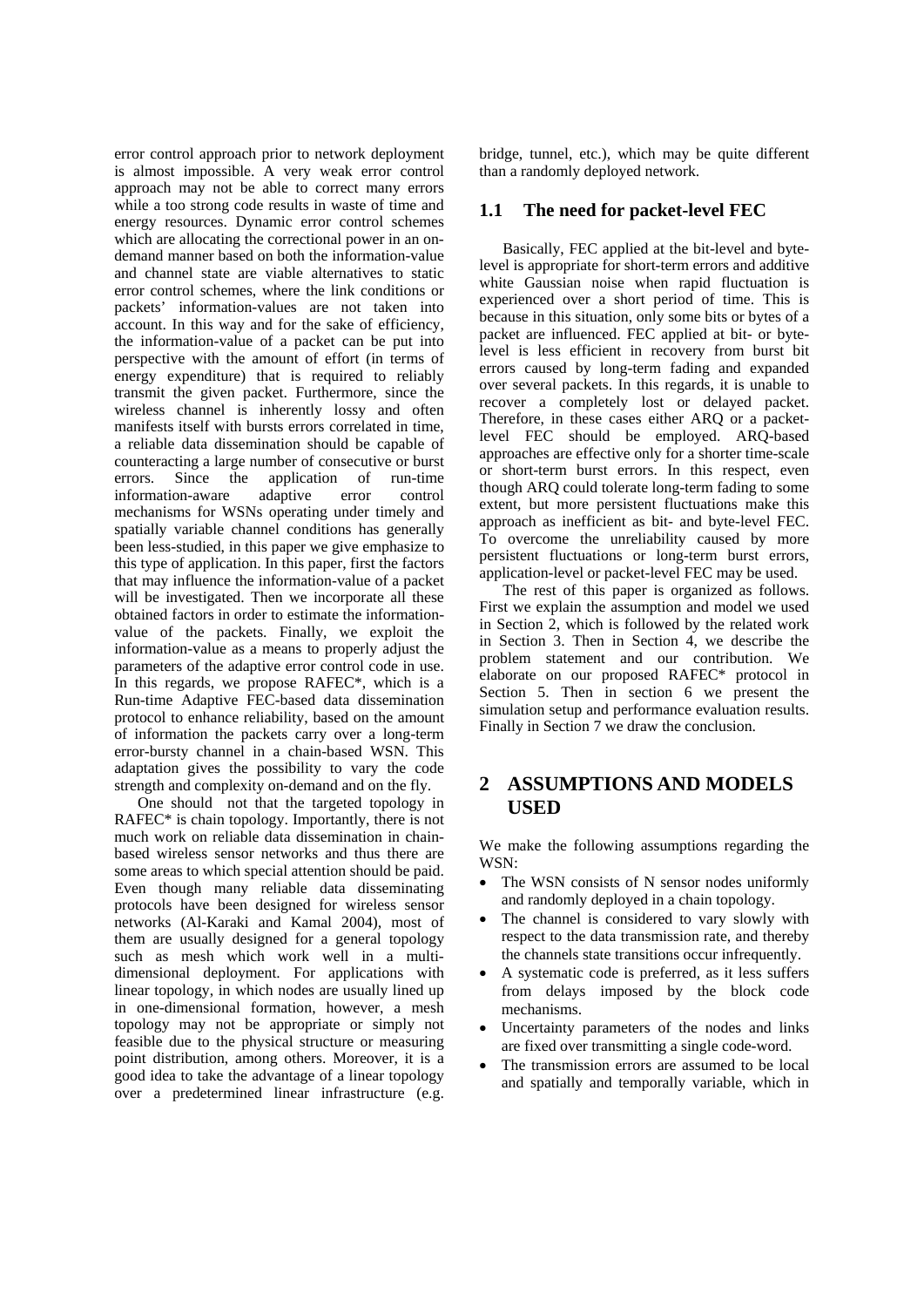turn should be tackled on a per-link and not network-wide basis.

### **2.1 Channel model**

In wireless networks, the cause of packet loss can become more complex and dynamic so that the frequency of the error bursts varies over time. We use a Quasi-Stationary Gilbert-Elliot (QSGE) model, as shown in Figure 1, in order to model channel states. Each state  $S_v$  which corresponds to a specific packet error rate  $PER<sub>v</sub>$  follows a Gilbert-Elliot model with some probabilities (*p* and *q*) associated to it. The B (Bad) and G (Good) states are also a series of Bernoulli trials.



Figure 1. Quasi-stationary Gilbert-Elliot model

Each state  $S_i$  represents the expected PER  $r_p^i$  so that  $r_p^1 < r_p^2 < \cdots < r_p^M$ , and the conditional one step probabilities of going from channel state  $S_i$  to channel state  $S_i$  is given by  $P_{ij}$ . The channel could be described in form of a transition matrix with entries as cross over probability over all combination of states. The corresponding state transition matrix  $(\Gamma = \{P_{ij}\})$  of the 0, that governs the process of how the channel introduces different error rates, is expressed as:

$$
\Gamma = \begin{bmatrix} P_{11} & P_{12} & \dots & P_{1(M-1)} & P_{1M} \\ P_{21} & P_{22} & \dots & P_{2(M-1)} & P_{2M} \\ P_{31} & P_{32} & \dots & P_{3(M-1)} & P_{3M} \\ \vdots & \vdots & \vdots & \vdots & \vdots \\ P_{M1} & P_{M2} & \dots & P_{M(M-1)} & P_{MM} \end{bmatrix}
$$

In order to simulate slowly varying channel the following relationship among transition probabilities should be presented:

$$
\begin{aligned} P_{i,j} &\gg P_{i,j+1} \gg P_{i,j+2} \gg \cdots \gg P_{i,M} &\quad i \leq j, \forall i,j \\ &\in [1,M] \\ P_{i,j} &\gg P_{i,j-1} \gg P_{i,j-2} \gg \cdots \gg P_{i,1} &\quad i > j, \forall i,j \\ &\in [1,M] \end{aligned}
$$

### **3 RELATED WORK**

Although numerous research have been published related to error control in wireless networks, especially in cellular networks, most of these are not directly applicable to WSNs. The limited energy, low complexity of the sensor node hardware, and harsh/dynamic environment of the deployment area necessitates an energy-efficient and more dynamic or adaptive error control strategy to be used.

The adaptive reliable data dissemination protocols typically fall in two main categories:

- (i) Link-aware: This category of protocol including (Comroe and Costello Jr 1984; Ahn, Hong et al. 2005; Charfi, Wakamiya et al. 2007; Liankuan, Deqin et al. 2010; Eriksson, Bjornemo et al. 2011; Hurni and Braun 2011; Yu, Barac et al. 2012) (Yan-ming, Yong-jun et al. 2009; Taghikhaki, Meratnia et al. 2012; Taghikhaki, Meratnia et al. 2013) propose error control schemes whose correction capability vary according to the links quality.
- (ii) Information-aware: The basic idea of this category of protocols including (Deb, Bhatnagar et al. 2003) (Deb, Bhatnagar et al. 2003) (Bhatnagar, Deb et al. 2001; Karl, Löbbers et al. 2003) (Kopke, Karl et al. 2005) (Kleinschmidt, Borelli et al. 2009; Kleinschmidt and da Cunha Borelli 2009) is that not all 'to be transferred' packets require 100% reliable delivery. Instead, the reliability is application-specific and reliability requirements depend on the different importance levels of packets or environmental conditions. The advantage offered by this category of protocols is that limited resources, such as bandwidth and energy, will only be spent on important information with high-reliability requirements. These protocols basically rely on information-awareness and consider diverse priorities among different packets. The novelty of these approaches is that they consider the need for information-awareness and adaptability to the link quality along with allocation of network resources based on the criticality of data. Each priority level is usually mapped to a desired reliability for data delivery.

Most of these approaches assume a simple independent loss channel, which is modeled by Bernoulli distribution and therefore they usually fail to be applied in error-bursty channels.

Basically, all packet transmissions in these approaches have the same probability to fail and each transmission error is independent from the others. However, wireless channel is inherently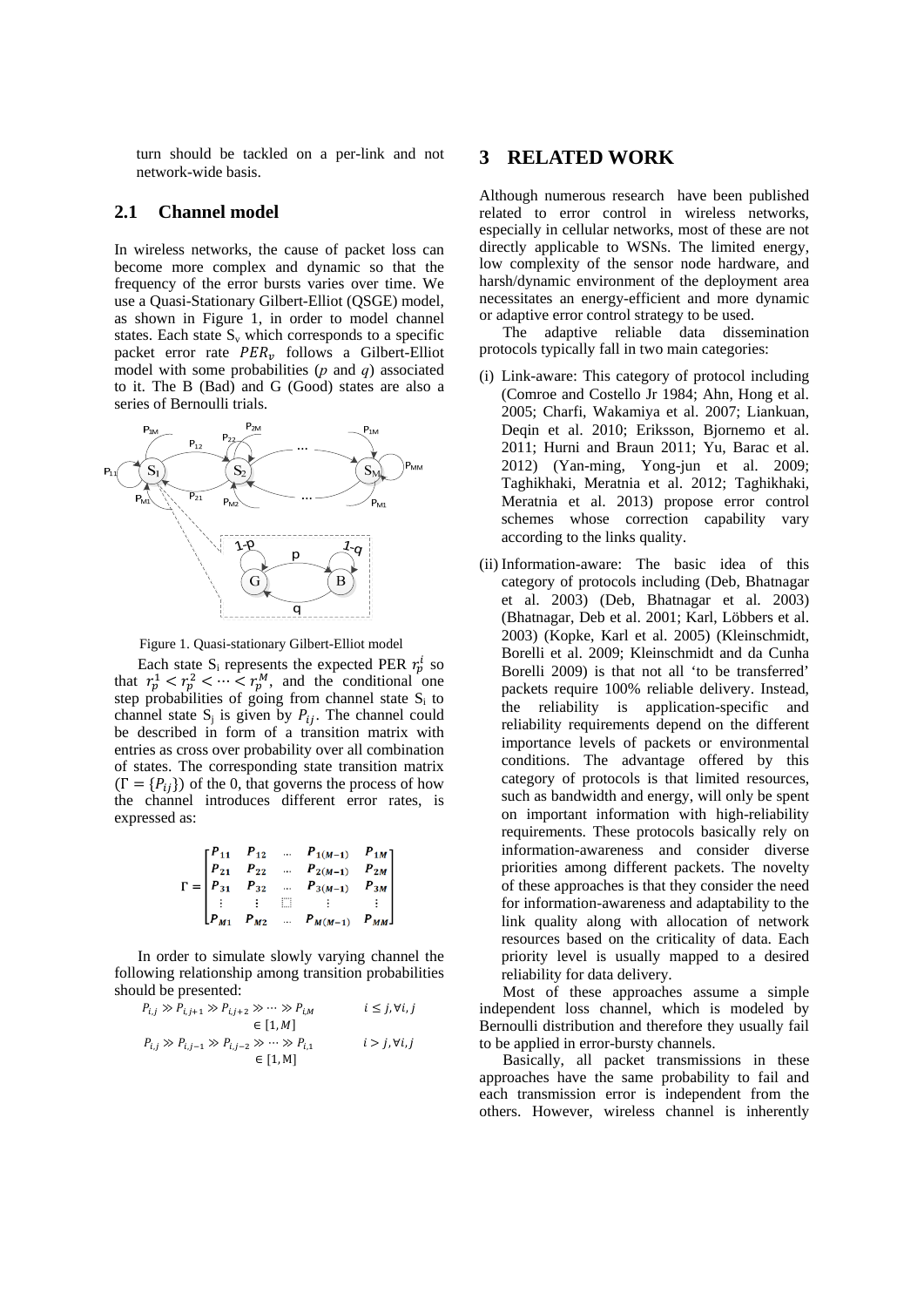lossy and often manifests itself in the form of burst errors correlated in time. Therefore, a reliable data dissemination should be capable of counteracting long-term fading possibly extending over several packets because of high concentrations of errors. To cope with this issue, a packet-level adaptive forward error correction may be a good alternative.

Some approaches rely on the multiple path transmission, which are highly dependent on the network topology. In a chain-based topology where the communication of a sensor node is often restricted only to its immediate neighboring nodes (i.e. successor and predecessor node), we cannot well-benefit from the availability of multiple paths to salvage data packets from node/link failures. In case of using duplicate-sensitive aggregation functions such as SUM or AVERAGE, these multipath approaches should employ some more resource demanding methods to filter out the redundant data. Moreover, these approaches require to some extent ensure that only one of the upstream neighbors forward the packet copies through multi-paths, otherwise they will introduce large amount of traffic, which leads to waste of resources in case all upstream neighbors send multiple copies. To strictly enforce that only one of the upstream nodes transmit the packet copies, these approaches may either incur extra overhead in the form of some control packets or use some probabilistic methods to lower down the probability of transmitting a packet by the upstream nodes (Deb, Bhatnagar et al. 2003).

Majority of the information-aware protocols do not evaluate the information-value of the packets and assume that sensor nodes have a priori knowledge to determine the importance level of the packets. Using these approaches, when a source node initiates a packet, it should set the importance level (or information-value) of the packet. However, asking sensor nodes to determine the importance level of the sensory data introduces new challenges which may require complex algorithms to perform pattern matching or execute artificial intelligence techniques. Moreover, in these approaches the importance level of each packet is set once on the source node and does not change along the path. Therefore, if an important sensory data is modified along the path in such a way that it cannot anymore reflect the phenomena state, transmitting it leads to wasting sensor/network resources. To cope with this issue, the importance level of the packets should vary along the path by considering the factors which may influence the packet importance level.

Some approaches specially those which consider the aggregation degree to determine the importance level of the packets, poorly perform in case of being applied in uniformly distributed deployments. Nonuniform and unevenly distribution of sensor nodes results in some areas to be monitored by many sensors while other areas will be monitored only by a few nodes. Therefore, considering just the aggregation degree of the nodes may not well-reflect the importance level of the data. In this regard, the information-value of the packets should be determined in such a way that could also be applied for non-uniformly distributed deployments.

The above discussion highlights the need for an adaptive reliable chain-based disseminating protocol based on both packet information-value and link quality. To this end and to address most of above shortcomings, an adaptive energy-efficient reliable disseminating protocol is needed which (i) can be applied to non-uniform deployments with linear topology (ii) tackles the long-term error bursts, (iii) incorporates various factors that may influence the information quality of the packets, and (iv) considers packet delivery ratio as the link quality metric, rather than considering immediate channel quality indicators such as RSSI and SNR which are not appropriate for long-term error burst.

# **4 PROBLEM STATEMENT AND OUR CONTRIBUTION**

Given an already deployed linear WSN, the problem at hand is to design an adaptive, reliable, energyefficient, and Information-Link-aware data dissemination protocol. We summarize our contribution related to this paper as: (i) Investigating and quantifying different factors which may influence the information-value of packets and incorporating the above identified factors in evaluation of informational content and importance of packets. (ii) proposing RAFEC\*, i.e., an adaptive, energy-efficient, reliable, information-link-aware data dissemination approach, which is able to (a) cope with periodic long-term loss process in a linear chain-based WSNs and (b) switches among error control codes with different powers to vary the code strength and complexity in on demand.

## **5 RAFEC\***

In this section we elaborate on RAFEC\*, which is a Run-time Adaptive FEC-based data dissemination protocol that improves reliability of packet delivery based on the amount of information they carry over a bursty channel in a chain-based WSN. To this end, (i) the mechanism for associating the error control codes to the states of QSGE model is described (ii) packet information and link quality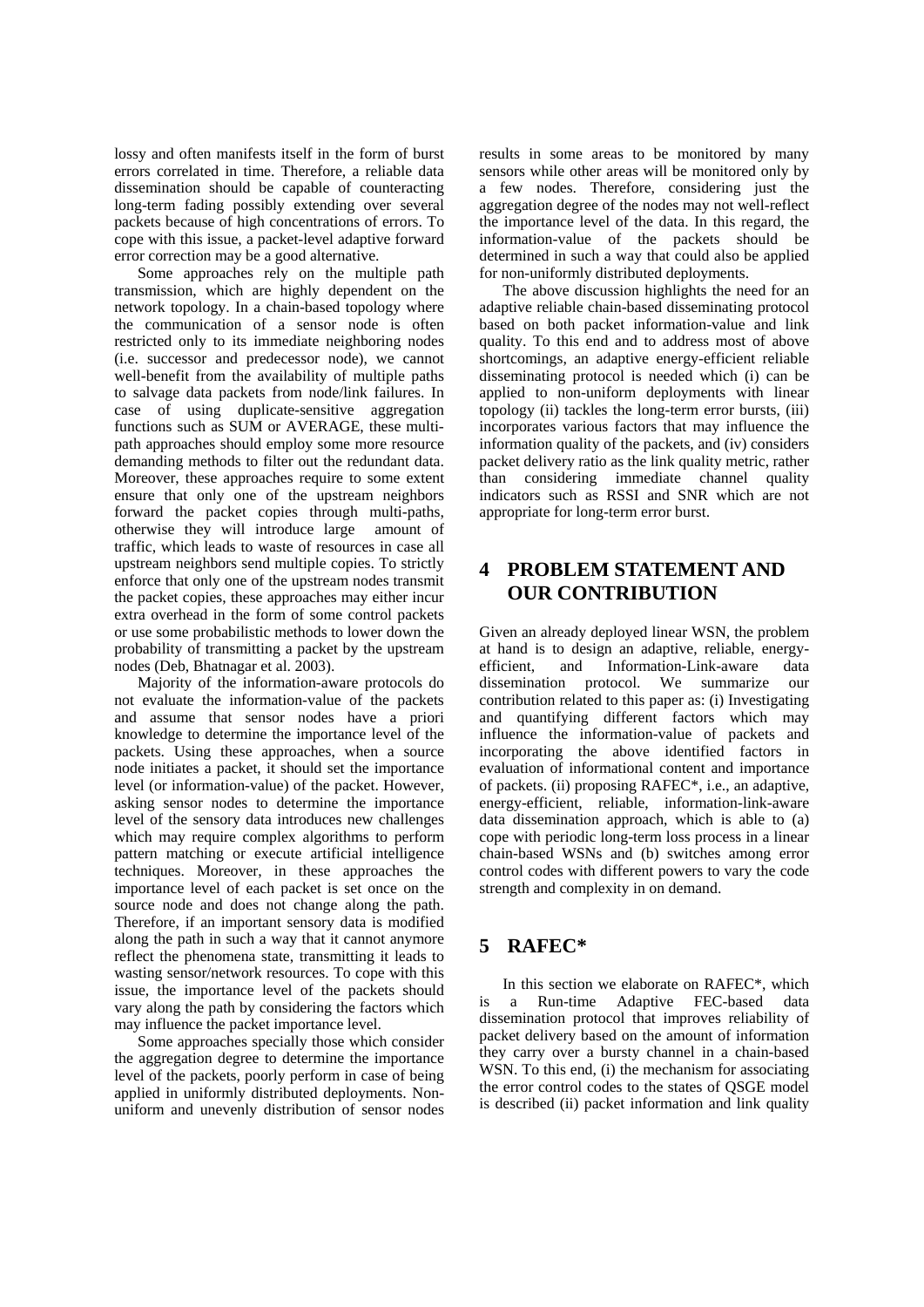are estimated and (iii) the strategy using which an appropriate error control code is assigned to a specific packet is explained.

Basically, the activities performed by every sensor node *i* can be organized into sequences each of which may correspond to processing one codeword  $cw_j^i$  as shown in Figure 2.

## **5.1 Assigning error control codes to the channel states**

As we stated before, in RAFEC\* the channel is modeled as a M-states QSGE model with a packet error rate  $PER_s$  assigned to each state  $S_s$ . Therefore, at any moment of time the state of the channel should fit one of the states specified by the channel model.

Having the packet error rate  $PER_s$  of each state Ss of the M-state QSGE model, an error control code which can effectively counteract the available errors may be designed. To this end, the error control codes in RAFEC\* are selected from a single family of FEC block codes such as  $FoB_{RS}(n)$  which represented a family block code for a Reed-Solomon code:

$$
FoB_{Rs}(n) = \{ RS(n,k) | k = n - 2 \times t, k > 0 \}
$$
 (1)

where *k* represents number of original data and *t* represents correction capability of the Reed-Solomon code *RS(n,k)*. Each member of family block  $FoB_{Rs}(n)$  can correct up to a specific number of error *t*. RAFEC\* uses  $FoB_{RS}(n)$  for the M-state QSGE model. Therefore, each state  $S_s$  of the M-state channel, which exhibits a specific error rate  $PER<sub>s</sub>$ , can adopt one member of  $F \circ B_{RS}(n)$  based on the below Equation provided that  $|FoB_{RS}(n)| \geq M$ :

$$
ECCs = RS(n, ks \ge Ks)
$$
  
RS(n, k<sub>s</sub> \ge K<sub>s</sub>)  $\in FoBRs(n)$   
K<sub>s</sub> = n \times (1 - PER<sub>s</sub>) (2)

To this end, the most efficient error control code denoted by  $ECC_s$  which exhibits the "just enough" correctional power for the channel state  $S_s$  is  $RS(n, \theta)$  $K_s$ ). In this way, each channel state  $S_s$  can be described using two parameters  $PER_s$  and  $K_s$  as  $S_s(PER_s, K_s)$ . In short, a particular coding strategy  $ECC<sub>s</sub>$  is associated with each channel state  $S<sub>s</sub>$ . The criteria by which this coding strategy is selected is addressed in above Equation.

## **5.2 Assessing packet information and link quality**

Since the choice of error control code for each packet in RAFEC\* is based on the quality of service parameters, the information-value and packet importance as well as properties of error traces which are captured from transmission history, the following tasks need to be performed by the sensor nodes:

- Estimation of packet's information value
- Estimation of link quality

#### **5.2.1 Estimation of information-value**

The information-value could be influenced by several factors which may have different priorities in different applications. In what follows we express these factors which we then take into consideration to estimate information-value of a packet.

 Node functionality: Faulty sensor nodes could influence network operation and pose a challenging constraint in the design of a protocol for WSNs. Most of reliable data dissemination protocols usually concentrate on the link quality and less effort has been put into the node's functionality. Having a reliable dissemination protocol by itself is not useful if relay nodes through which data is disseminated are faulty and malfunctioning. Therefore, it is important that all sensor units relevant to the accomplishing task operate well-enough in order to ensure high reliability. In this regard, the quality of sensing and computing unit of relay nodes should be considered when estimating packet informationvalue. To estimate the quality of sensor units, we use a trust-based approach as introduced in (Taghikhaki, Meratnia et al. 2013).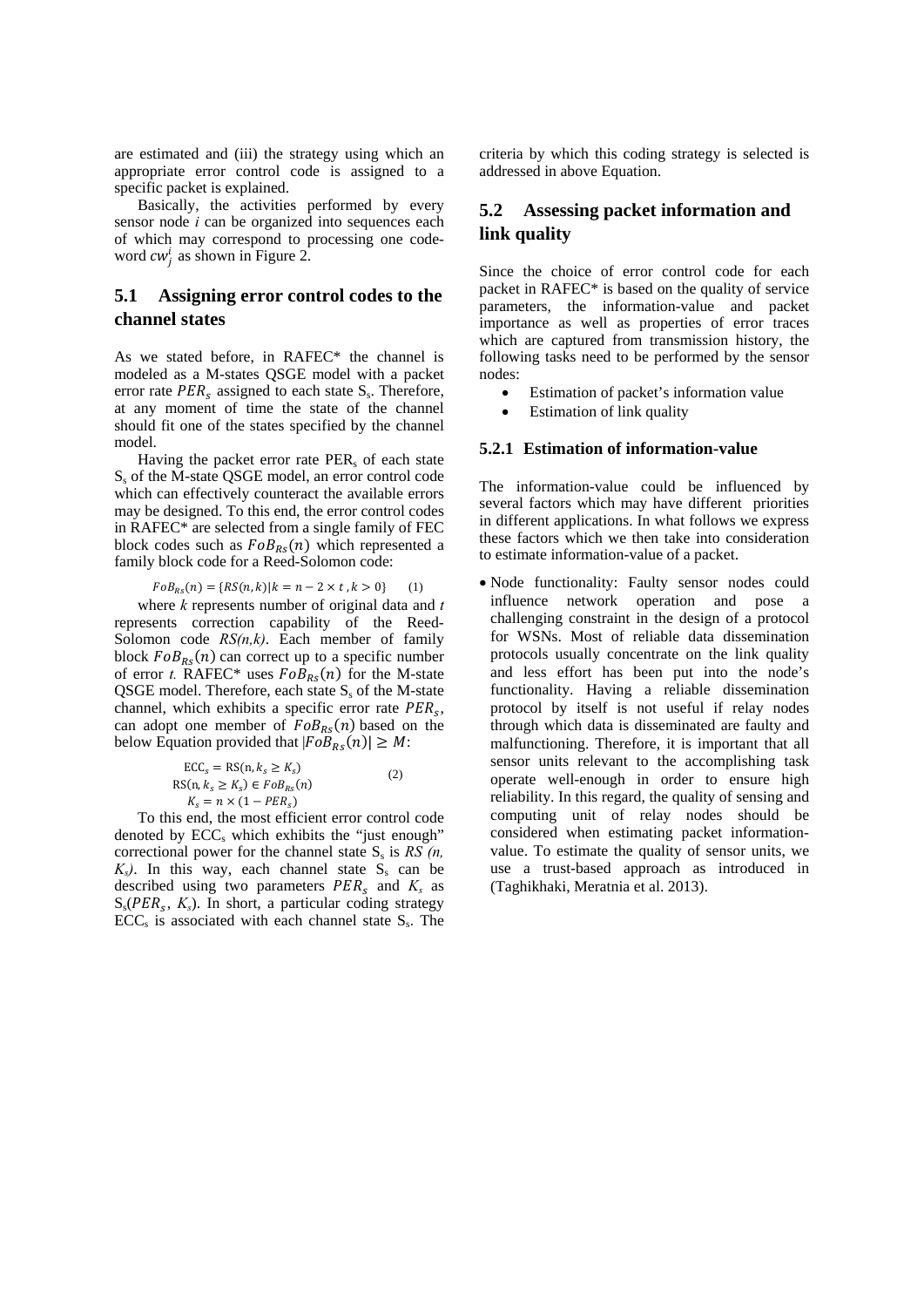

Figure 2. Activities performed by relay node *i*

• Node contribution degree: The relative position of each node in the network may also impact the information-value of a packet being disseminated through the given node. Generally speaking, the higher contribution degree  $\psi$  of a node, the higher information-value. As can be seen from Figure 3, contribution degree of node  $S_7$  is higher than  $S_{12}$  as it monitors three critical points ( $\psi(S_7) = 3$ ) while  $S_{12}$  only monitors one critical point ( $\psi(S_{12}) = 1$ ). Node contribution degree is determined by the base station which informs each node about its  $\psi$ .



Figure 3. Illustrative example of node contribution degree

 Node spatial density: If sensor nodes are not evenly distributed, it is likely that some sensor nodes simultaneously and so redundantly observe a critical point while some nodes only and lonely observe a critical point. In this case, relying only on the coverage degree does not well reflect the amount of information being sent by the sensor nodes. As can be seen from Figure 4 although  $\psi(S_2) < \psi(S_{15})$ ,  $S_2$  is the only node which can observe critical point  $CP_1$  while critical point  $CP_6$ is being monitored by other three nodes in addition to node  $S_{15}$ . Therefore, a sensory data coming from a region that is already covered (either fully or partially) by other nodes has less informative content. On the other hand, if a sensor node is located in such a place where it covers one or some critical points which are not been observed by any otherwise node, its sensed data more likely carries quite significant information. Node spatial density can easily be determined by the base station in the initialization phase and then the base station informs each node about it.



Figure 4. Illustrative example of node spatial density

 Strategic Area: The value of data collected from different critical regions may not necessarily be equal. A given application (either always or sometime) may be more interested in data of some specific cells/regions. Therefore, the informationvalue of packets carrying this data is higher. As it can be seen from Figure 5 although node  $S_6$ monitors two critical points (i.e.,  $CP_2$  and  $CP_4$ both having importance of 1) and node  $S_{13}$ monitors one critical point  $CP<sub>6</sub>$  having importance of 4, information-value of data coming from node  $S_{13}$  is higher as it covers a more strategic area. In the initialization phase, the base station informs each node about the strategic level (or criticalness) of an area in where the given node is located.



Figure 5. Illustrative example of different strategic area

 Traveled Distance Ratio: If a packet is lost at the first hops, (i) lesser energy has been consumed for its relay and (ii) lesser information (in case of doing aggregation along the path) are lost, compared to when it is lost at further hops. Therefore, it makes sense to use stronger error control codes for packets being relayed for longer distance. This parameter can be determined by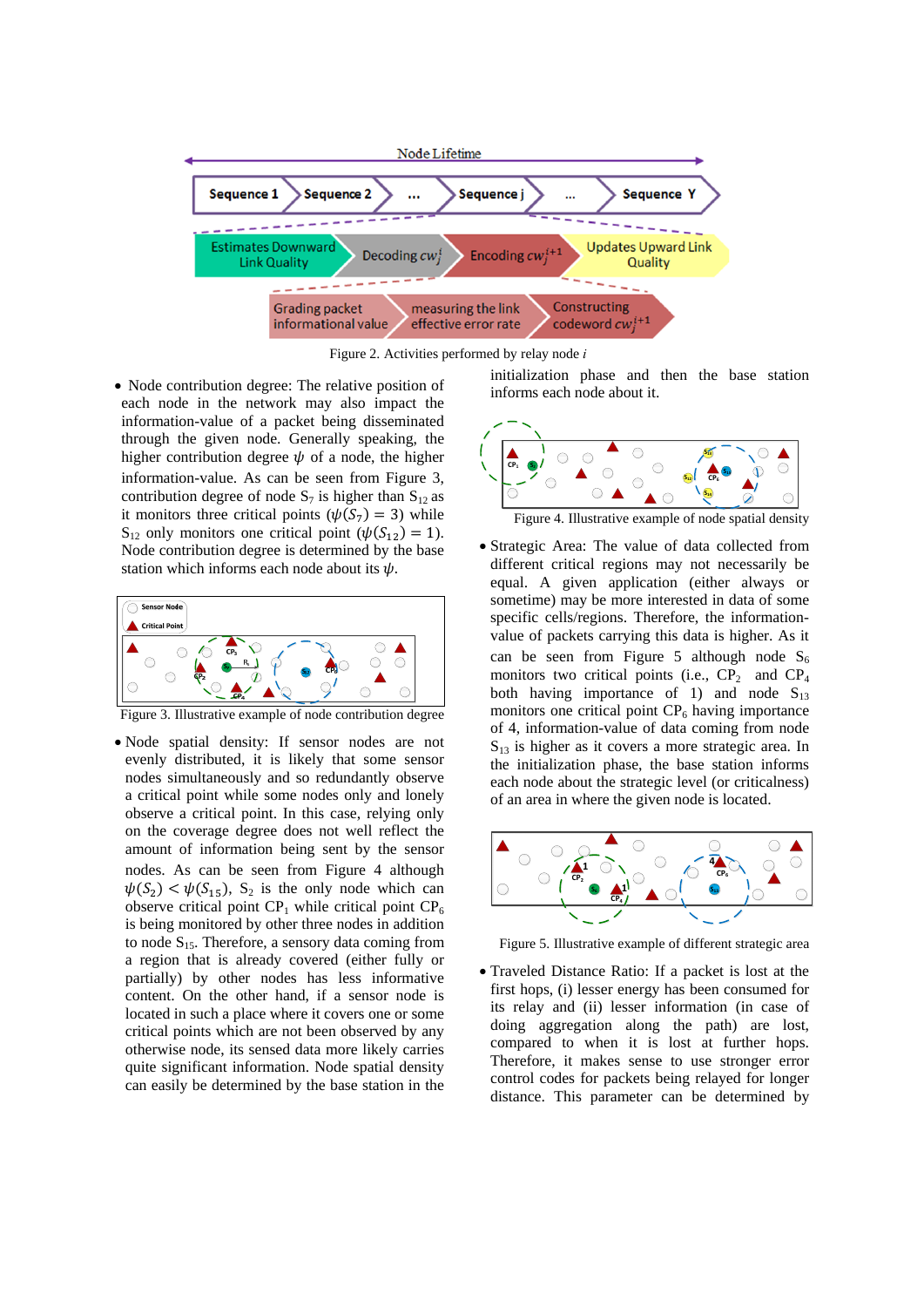increasing a counter (a packet's field) whose value is zero in the source node.

After identifying the aforementioned factors that may impact the quality of data packets, we here explain how to estimate the information-value and importance of packets per hop.

In Equation (3) we combine all aforementioned factors except Traveled Distance Ratio. The reason to leave Traveled Distance Ratio out of this equation is that all other factors are node-dependent while Traveled Distance Ratio is both packet-dependent and node-dependent.

$$
\xi(i) = \sum_{k \in \mathcal{SC}ov_i} \frac{\sigma_k \times \gamma_{i,k}^{total}}{|CCov_k|}
$$
 (3)

 where *CCovk* represents the set of nodes that cover the common/critical point *k*, *SCovi* states set of common/critical points which have already been covered by sensor node *i*,  $\sigma_k$  denotes how critical and strategic the data of common/critical point *k* is, and  $\gamma_{i,k}^{\text{total}}$  signifies node *i* functionality which is obtained from (Taghikhaki, Meratnia et al. 2013). for common/critical point *k*.

To also take Travelled Distance Ratio into account, we utilize Equation (4), where *SIDp* represents *ID* of the source node which initiates the data packet *p*. The numerator evaluates the travelled distance while the denominator represents the distance between the base station (BS) and the source node.

$$
\vartheta(i, p) = \frac{|i - SID_p|}{|BS - SID_p|} \tag{4}
$$

Exploiting Equation (3) and (4) further, information-value denoted by  $\chi(p, i)$  of packet p being sent by sensor node i can be calculated using Equation (5).

$$
\chi(p,i) = \begin{cases} \frac{\chi(p,i-1) + \varpi_1 \times \vartheta(i,p) + \varpi_2 \times \xi(i)}{\hat{\chi}} & i \neq SID_p \\ \frac{\xi(i)}{\hat{\chi}} & i = SID_p \end{cases} \tag{5}
$$

where  $\hat{\chi}$  represents maximum information-value that a data packet may have.

Weights  $(\varpi_1, \varpi_2)$  used in Equation (5) can be adjusted according to the application specific knowledge. For instance, if the application does not perform aggregation on the intermediate nodes and thus the relay nodes carry only the raw data, we may set  $\overline{\omega}_1 = 1$  and  $\overline{\omega}_2 = 0$ . For the sake of simplicity and without loss of generality, we can map packet's information-value denoted by  $\chi$  into  $d_v$  discrete values. Doing so, we will have  $d_v$  different packet types each of which contains a specific amount of information and thus their required reliabilities are different. Therefore,  $d_v$  also shows the number of required error control codes each of which is assigned to a specific information-value. In this thesis by using Equation (6), we map packet's information-value into discrete values 1, 2 and 3. By doing so, three different packet types will be defined in terms of information-value they may have. However, depending on the available error control codes which are implemented in the sensor nodes we can have different values for  $d_v$ .

$$
\gamma = \begin{cases} 1 & 0 \le \chi < 0.3 \\ 2 & 0.3 \le \chi < 0.6 \\ 3 & 0.6 \le \chi \end{cases}
$$
 (6)

#### **5.2.2 Estimation of link quality**

To estimate the link quality, RAFEC\* employs a passive link monitoring strategy, which exploits existing traffic without incurring additional communication overhead.

The link quality estimation process in RAFEC\* is performed first over a sequence of  $\omega$  packets (say packet-level estimation) and then over a sequence of  $\hat{\omega}$  code-words (say code-word-level estimation).

Having statistics about a given link qualities over the last sliding window, we calculate the average error rate  $\overline{r}\overline{\omega}$ .

As will be stated later, dependent on amount of information a packet carries, we change  $\hat{\omega}$  in order to capture the effective-error-rate on the links.

## **5.3 Adaptive packet-link-local error control**

Having both information-value of packets and packet error rates captured from transmissions history, strength and complexity of the error control codes can be adapted on demand. Having higher information-value or poorer link quality requires utilization of a more powerful error control code. On the contrary, having lower information-value or higher quality link requires a weaker code.

It is noteworthy that we consider a multi-hop FEC protection mechanism, in which intermediate nodes need to perform encoding and decoding functions individually and locally at each hop. This way of locally protection helps our approach being easily applied to large-scale networks.

In Section 5.1, we explained how Reed-Solomon code is assigned to each channel state of QSGE model based on the packet error rate  $PER_s$  of each state S<sub>s</sub>. Basically, effective-error-rate  $\varphi(u)$  of a link at any moment of time *u* should correspond to one of the  $PER_s$  specified by the QSGE model.

Then according to Equation (7), the error control code  $ECC_s$ , which is associated to the state  $S_s$  could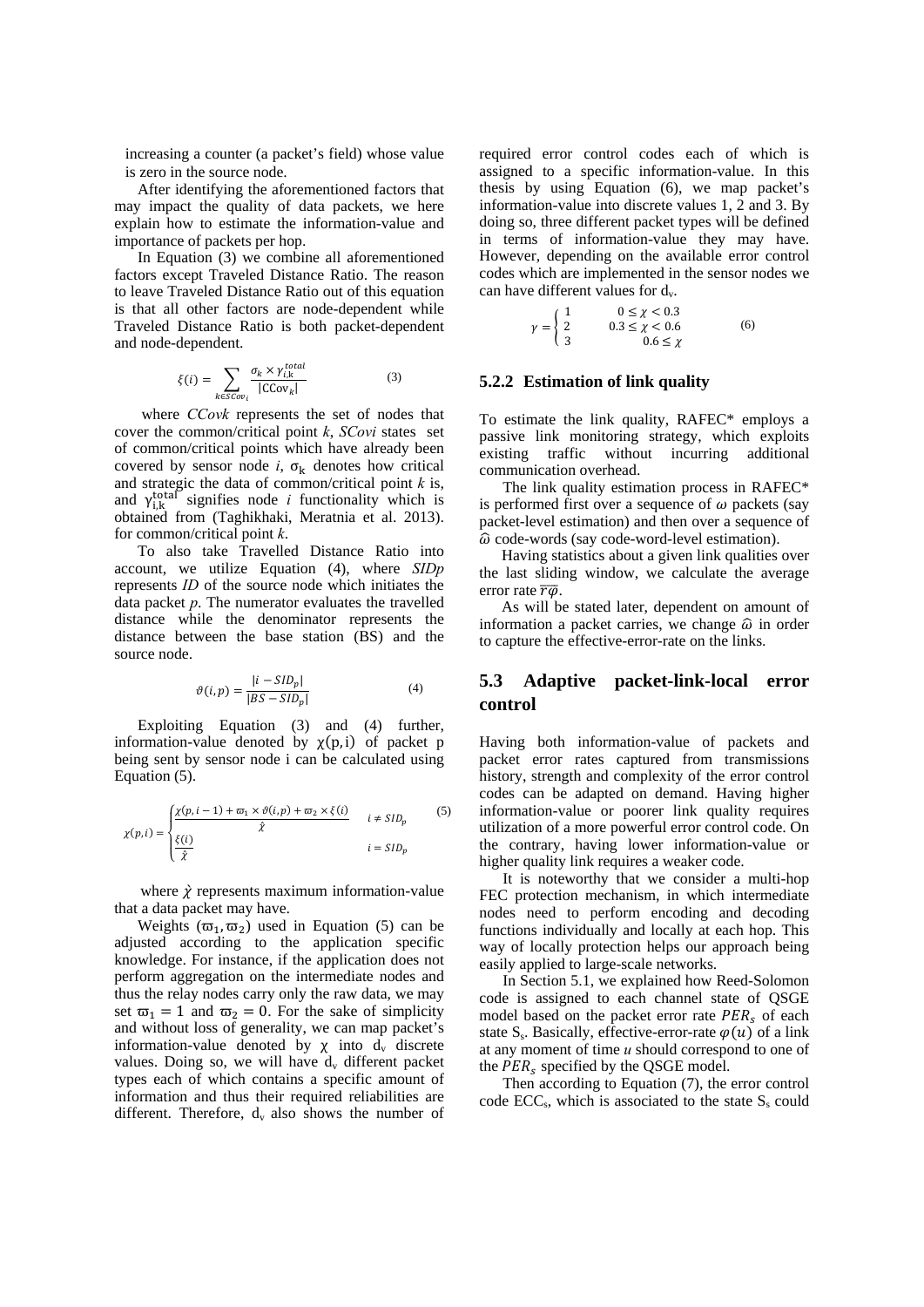be decided as the code  $EEc(c(\varphi))$  that should be utilized for the error rate  $\varphi$ .

$$
EEcc(\varphi) = ECC_s \tag{7}
$$

Our strategy to estimate the effective error rate  $\varphi$ can be summarized as:

 First, we calculate the average error rate for three different values (i.e. 1,2,3) assigned to  $\hat{\omega}$ . In this regard, dependent on the  $\hat{\omega}$  value, three different average error rates  $\overline{r\varphi}(\widehat{\omega})$  may obtain. According to Equation (8) we put each of these three values to a variable  $\varepsilon_{\hat{p}}$ .

$$
\varepsilon_1 = \overline{r\varphi}(\hat{\omega}) \quad \hat{\omega} = 1 \n\varepsilon_2 = \overline{r\varphi}(\hat{\omega}) \quad \hat{\omega} = 2 \n\varepsilon_3 = \overline{r\varphi}(\hat{\omega}) \quad \hat{\omega} = 3
$$
\n(8)

- Second, having Information-value of the packet we estimate the effective error rate  $\varphi$  for each packet as:
	- If information-value of the packet is  $\gamma = 1$ then the effective error rate  $\varphi$  will be  $\mathcal{E}_1$ .
	- If the packet has higher information-value  $(\gamma = 2)$  then  $\varphi$  will be Max $(\mathcal{E}_1, \mathcal{E}_2)$ .
	- If the packet has the highest informationvalue ( $\gamma = 3$ ), the effective packet error rate  $\varphi$  will be Max $(\varepsilon_1, \varepsilon_2, \varepsilon_3)$ .

According to above, the effective packet error rate  $\varphi$ based on which the error control code is selected, varies according to the information-value  $\gamma$ . In this regard, a packet with high/low information-value should be equipped with a strong/weak error control code *EEcc* presented in Equation (7).

## **6 PERFORMANCE EVALUATION**

#### **6.1 Performance metrics**

We consider the following metrics to evaluate the performance of our approaches under different circumstances.

 **Information-aware reliability ratio (IRR)**: This metric evaluates reliability ratio by taking information-value of the packets into account using Equation (9):

$$
IRR(\gamma) = \frac{\sum_{i=1}^{N_s-1} N_{\gamma}^{Ref}(i+1) + \sum_{i=1}^{N_s-1} N_{\gamma}^{RaR}(i+1)}{\sum_{i=1}^{N_s-1} N_{\gamma}^{TD}(i)}
$$
(9)

where  $\overline{N}_s$  represents the number of sensor nodes. Moreover,  $N_{\gamma}^{TD}(i)$ ,  $N_{\gamma}^{Ref}(i)$  and  $N_{\gamma}^{RaR}(i)$  are the number of data packets with information-value

 $\gamma$  transmitted by node *i*, received by node *i* error-freely and correctly being recovered by node *i,* respectively. According to Equation (9), we will have three different IRRs each of which representing the achieved reliability ratio for a specific information-value  $\nu$ .

- **Code rate:** This metric represents the proportion of the useful (non-parity) packets in a code-word. By the means of this metric, we express the code's efficiency and the redundancy introduced by the code.
- **Information-aware System Efficiency :** It is generally accepted that additional parity packets (or lowering the code rate) can be tolerated as long as loss-resiliency at the receiver side is increased. Therefore, the system efficiency metric is introduced to express the tradeoff between the energy expenditure and reliability. To this end we make a relation between information-value arriving at the destination with the amount of redundancy (parity packets) and define Equation (10) as:

$$
ISE = \sum_{\gamma=1}^{3} \nu(\gamma) \times \frac{\sum_{i=1}^{\overline{N}_{s}-1} N_{\gamma}^{Ref}(i+1) + \sum_{i=1}^{\overline{N}_{s}-1} N_{\gamma}^{RaR}(i+1)}{\sum_{i=1}^{\overline{N}_{s}-1} N_{\gamma}^{TP}(i) + \sum_{i=1}^{\overline{N}_{s}-1} N_{\gamma}^{TR}(i)}
$$
(10)

where  $N^{TR}$  represents the number of redundant (parity) packets sent by node *i*, and  $v(y)$ represents the amount of gain that an application earns by receiving a packet with an informationvalue  $\gamma$ . We assume that the gain of a packet with  $\gamma = 3$  is twice of that for  $\gamma = 2$  and four times of that for  $\gamma = 1$ . Therefore,  $v(\gamma = 3) = 2 \times$  $v(y = 2) = 4 \times v(y = 1)$ . By doing so, receiving a packet with information-value  $\nu = 2$ worth twice as much as receiving a packet with information-value  $\gamma = 1$ .

### **6.2 Simulation setup and scenario**

We consider a chain consists of 20 nodes which are linearly deployed in an area of  $400m \times 25m$  and in all simulations, the source or initiative node is the leftmost node. The sensing range of nodes is to 35m. Unless otherwise states, the simulation parameters are as described here. The deployment area is divided into some regions  $(l = 25m)$  half of which are labeled as critical and the rest are labeled as uncritical. It is worth mentioning that since RAFEC\* is a link-local error control approach, the number of sensor nodes does not much influence the performance of the application. We then send 5000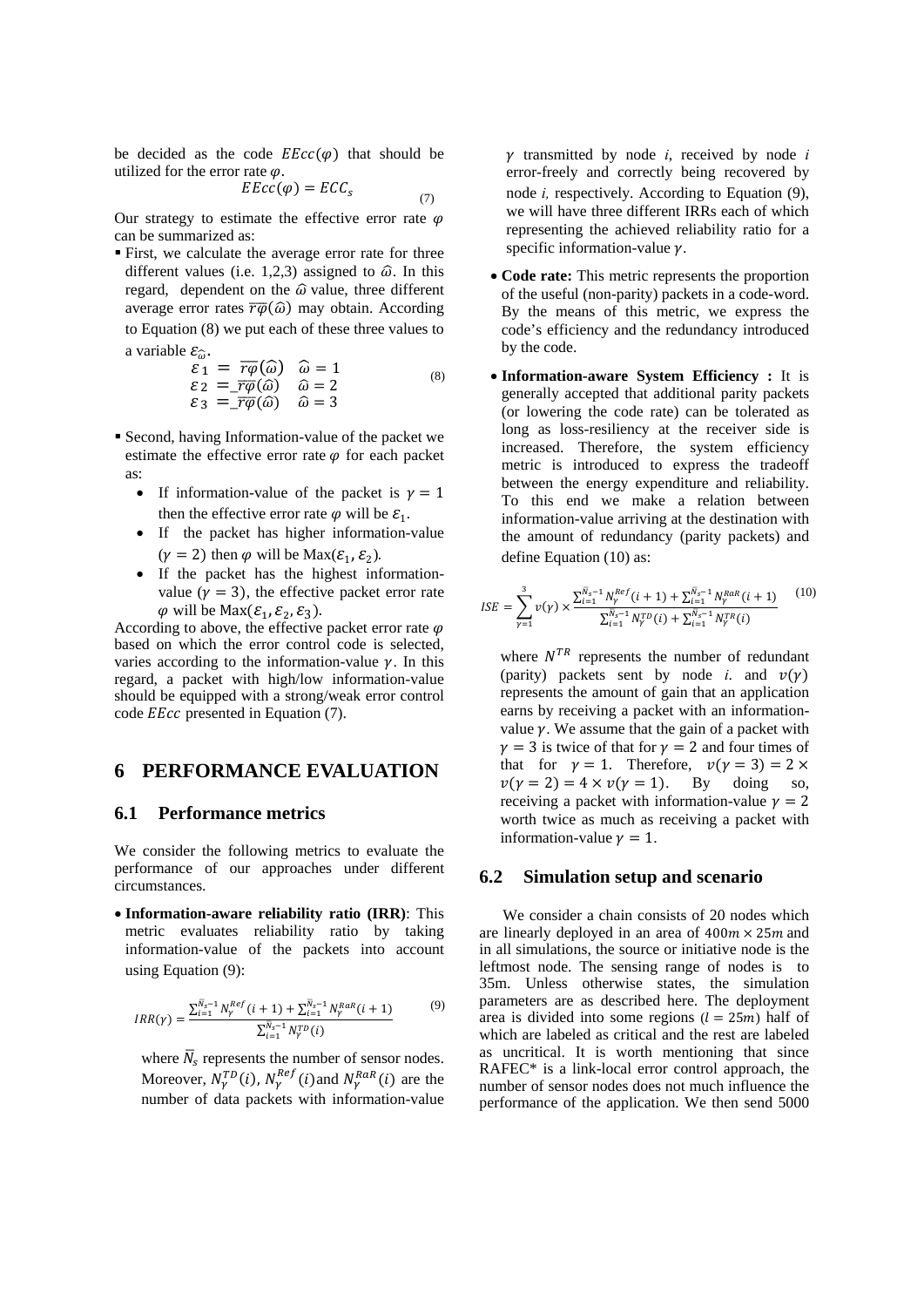packets from one source node to the base station with frequency of 1 pkt/s. The strategic level (or criticalness) of the critical regions is selected from the interval (Bhatnagar, Deb et al. 2001) while the strategic-level of the uncritical regions are 1. At any moment in time, 70% of all nodes and links work almost properly with failure rate of 0.09. The failure rate of other 30% of the nodes is set to 0.85. The failure rate of other 30% of the links vary according to a five-state QSGE model which will be state later. The selection of failing nodes/links occur randomly after every 1000 time unit in order to simulate temporal correlation among failures of those 30% nodes/links.

Five-states QSGE erasure channel (as explained in Section 2) is used. In order to simulate a slowly varying channel, the following specifications are used:

|  | $\int$ 0.995 0.0035 0.0015 |       |                                    |                                                                                                                            |
|--|----------------------------|-------|------------------------------------|----------------------------------------------------------------------------------------------------------------------------|
|  |                            |       |                                    | $\Gamma = \begin{bmatrix} 0.0033 & 0.992 & 0.0033 & 0.0014 & 0 \\ 0.0015 & 0.0025 & 0.992 & 0.0025 & 0.0015 \end{bmatrix}$ |
|  |                            |       |                                    |                                                                                                                            |
|  |                            |       | $0.0014$ $0.0033$ $0.992$ $0.0033$ |                                                                                                                            |
|  |                            | 0.003 | 0.007                              | 0.99                                                                                                                       |

The probability of staying in one state, i.e.  $P_{i,i}$ , is extracted from (Rice and Wicker 1994) and the remainder, i.e. 1-  $P_{i,j}$ , is evenly allocated to transitions from node *i* to all other nodes *j* ( $i \neq j$ ) so that  $\sum_{j=1}^{9} P_{i,j} = 1 - P_{i,i}$   $\forall i \in [1,9], (i \neq j)$ .

Each state  $S_s$  of the five-state QSGE model corresponds to one PER<sub>s</sub> as: PER<sub>1</sub>=0.1, PER<sub>2</sub>=0.3,  $PER<sub>3</sub>=0.4, PER<sub>4</sub>=0.5, PER<sub>5</sub>=0.7.$ 

We model sending packets in each state of QSGE model first according to a Gilbert-Elliot model and then as a series of Bernoulli trials. The Gilbert-Elliott channel model is defined by *p* and *q* which change according to the *N* and *N-K*  parameters of the codes assigned to  $S_s$  (Table 1) These two parameters are obtained as:

$$
p^1
$$
=0.07,  $p^2$ =0.09,  $p^3$ =0.11,  $p^4$ =0.14,  $p^5$ =0.2.  
 $q^1$ =0.5,  $q^2$ =0.25,  $q^3$ =0.166,  $q^4$ =0.125,  $q^5$ =0.1.

In our approach, a length-15 Reed-Solomon (RS) code (i.e.  $N=15$ ) is chosen over a five states channel for packets with three different information-values. The error control code  $ECC<sub>s</sub>$  which is assigned to each state  $S_s$  is presented in Table 1. The error codes contained in this table are increasing in their correctional power from the left to the right, and similarly with respect to computational and parity overhead.The information-value weights are set to  $\overline{\omega}_1 = 1$ ,  $\overline{\omega}_2 = 1$  and  $\omega_1 = \omega_2 = \omega_3 = 1$ . Moreover, the channel estimation windows size is  $|\omega|$  = 15 while the sliding window size is  $|\hat{\omega}| = 5$ .

| <b>State</b>                               |           |           |          |          |          |  |  |  |  |
|--------------------------------------------|-----------|-----------|----------|----------|----------|--|--|--|--|
| $\text{ECC}_s$                             | RS(15,13) | RS(15.11) | RS(15.9) | RS(15,7) | RS(15,5) |  |  |  |  |
| Table 1. Error control codes of each state |           |           |          |          |          |  |  |  |  |

#### **6.3 Performance evaluation**

 Figure 6. represents the IRR and each graph in this figure belongs to one specific packet error rate (PER) under which a packet that may carry different amount of information is transmitted. One can see that IRR of RAFEC\* heavily depends on the information-value of the packet. The more informative packet (higher  $\gamma$ ), the less likely the packet will be lost and so the higher contribution in the overall RR. In Figure 6 the relationship among the reliability ratio of different information-values in RAFEC\* is:

$$
IRR^{RAFEC^*}(\gamma = 3) \geq IRR^{RAFEC^*}(\gamma = 2) \geq IRR^{RAFEC^*}(\gamma = 1)
$$

Following this intuition, the IRR of the most informative packets in RAFEC\* are always maximum and greater than 90%. Moreover, since packets with  $\gamma = 1$  are less important for the application, the RAFEC\* does not use robust error control for them and thereby the IRR for them is relatively low. According to Figure 6, no fixed relationship among reliability ratio of different information-values for other approaches can be inferred and they just exhibit a very random behavior.

The average gained code rate for the received packets which carry different informative content is illustrated in Figure 7. The code rate of RAFEC\* is inversely proportional to the packet error rate as RAFEC\* needs to dynamically adjust the amount of parity packets to be able to overcome the incurred errors. Generally, the high error rate necessitates the use of more parity packets, which in turn results in a lower code rate. Since other approaches are all static, changing the error rate does not have any effect on the code rate. The code rates shown in Figure 7 are averaged over three informationvalues. To have a better insight about the obtained code rate per different information-value, Figure 8 is presented. The higher packet error rate necessitates to equip data-words with a more powerful code, which results in more parity packets and thereby lower code rate. Obviously, packet with  $\gamma = 3$ produces low code rate which explains its superior performance in terms of reliability.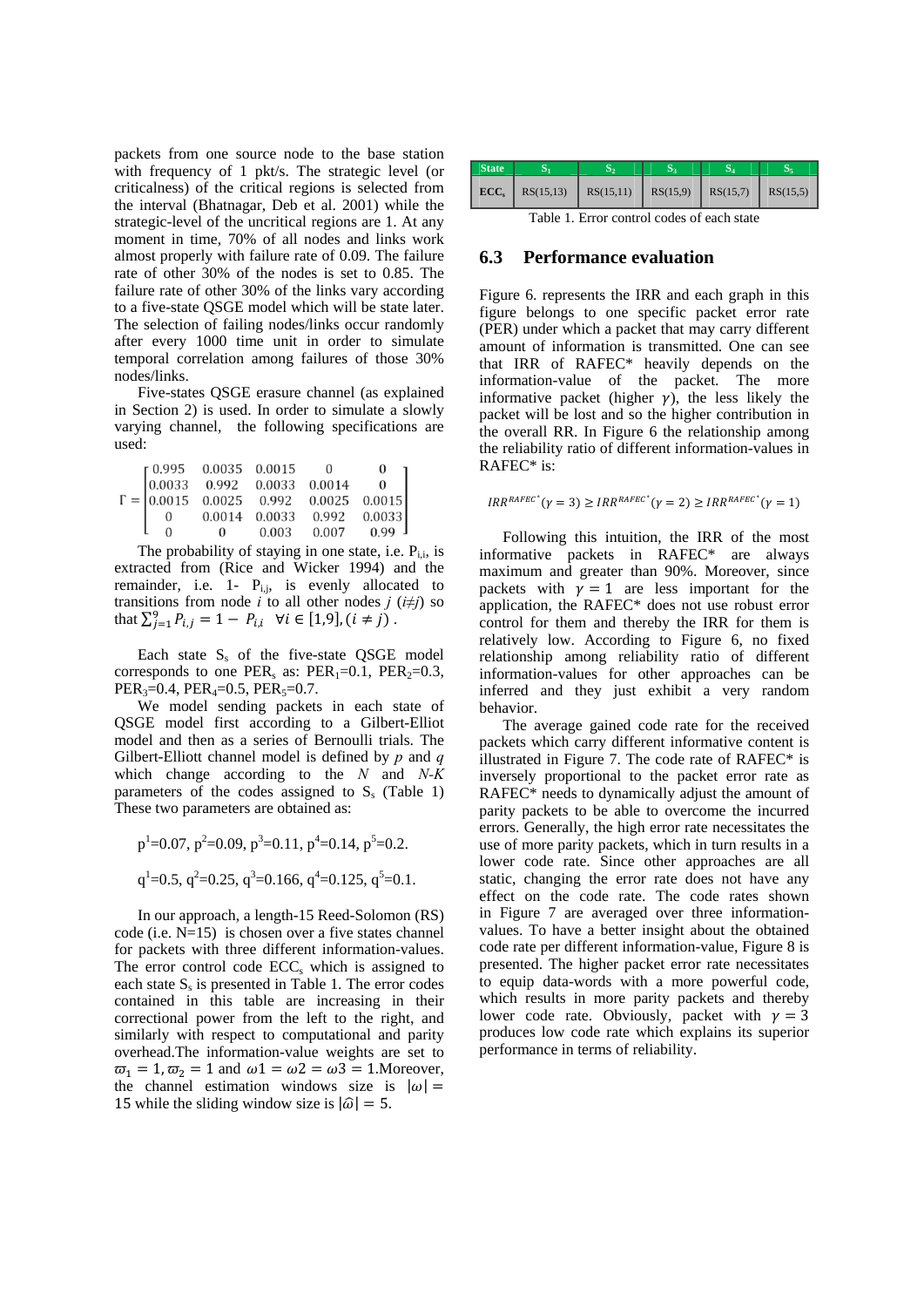











Figure 6. Information-aware reliability ratio for different packet error rate for RAFEC\* and RSs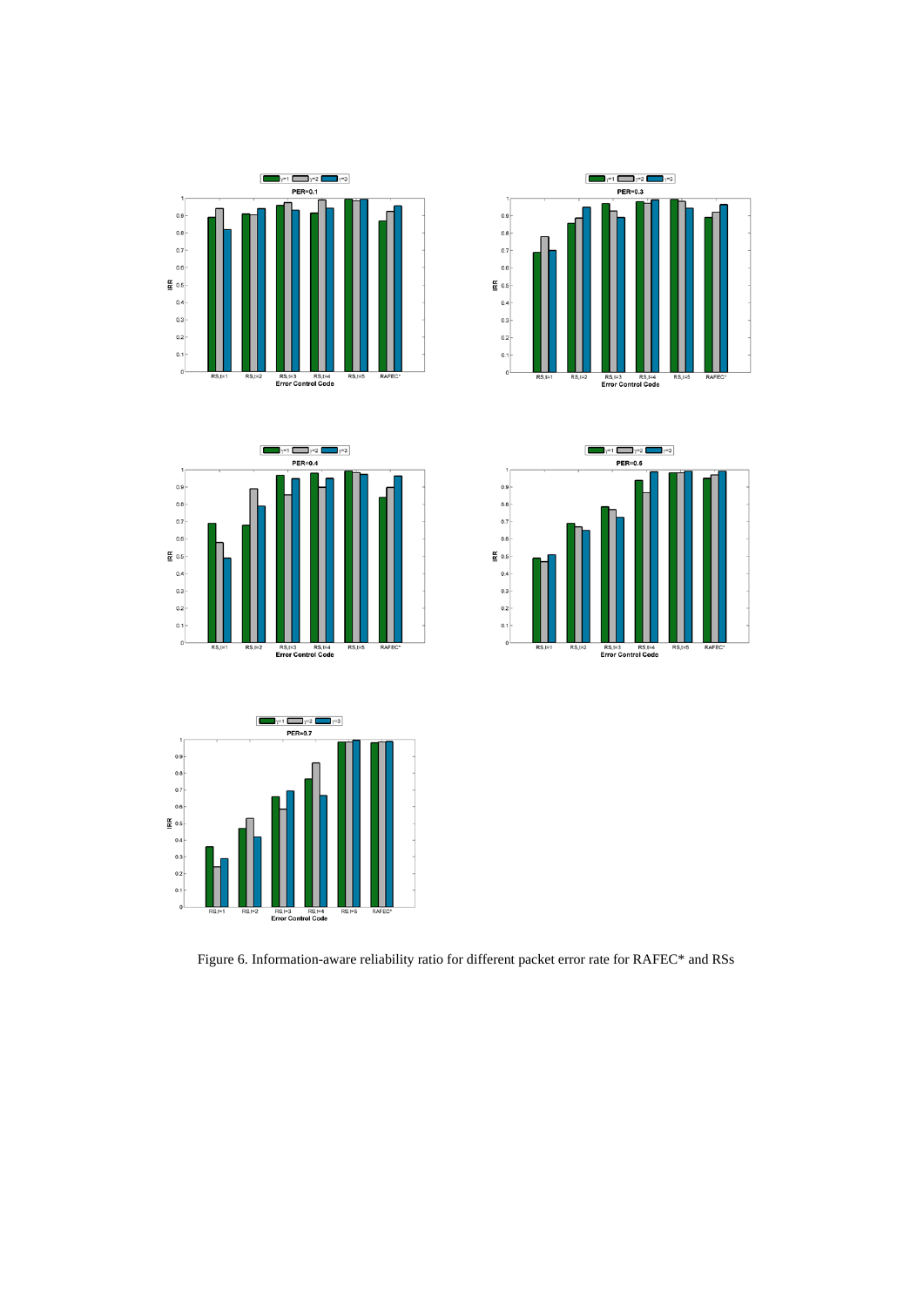

Figure 7. Code rate comparison of RAFEC\* and RSs



Figure 8. Code rate comparison of RAFEC\*



Figure 9. Information-aware system efficiency comparison of RAFEC\* and RSs

Figure 9 illustrates Information-aware System Efficiency of different codes, form which superiority of RAFEC\* over all other codes can be seen.

## **7 CONCLUSION**

The purpose of WSNs is sensing and disseminating information. Therefore, the loss of important information at the perceived benefit of saving energy, may inhibit the ability of a WSN to fulfil its primary purpose.

In this paper, we propose RAFEC\* a packetlevel reliable data dissemination protocol to support information-awareness in a chain-based WSN. Different from most of the proposed reliable approaches that are proposed to work for the topologies other than chain and so cannot efficiently work for the chain topology, RAFEC\* is customized for this poor-explored topology. Using RAFEC\*, information can be delivered at desired levels of reliability at proportional cost, in spite of the presence of long-term fading in the channel. RAFEC\*, basically exploits the concept of dynamic packet state and dynamic link state to control the correction capability of the error control codes exploiting only local knowledge of channel and packets at each hop. Moreover, the history-based evaluating link quality which RAFEC\* utilizes, provides a means to cope with longer-term interferences, since the mechanism does not immediately switch to a less/more powerful code after one successful/failed transmission. Basically, RAFEC\* waits until a couple of transmission have succeeded or failed and then change the error control in-use.

In the simulation, we illustrate the superiority of RAFEC\* in terms of several metrics.

### **ACKNOWLEDGEMENT**

This work is supported by IST FP7 STREP GENESI: Green sEnsor NEtworks for Structural monItoring project.

## **REFERENCE**

Ahn, J.-S., S.-W. Hong, et al. (2005). "An adaptive FEC code control algorithm for mobile wireless sensor networks." Journal of Communications and Networks **7**(4): 489- 498.